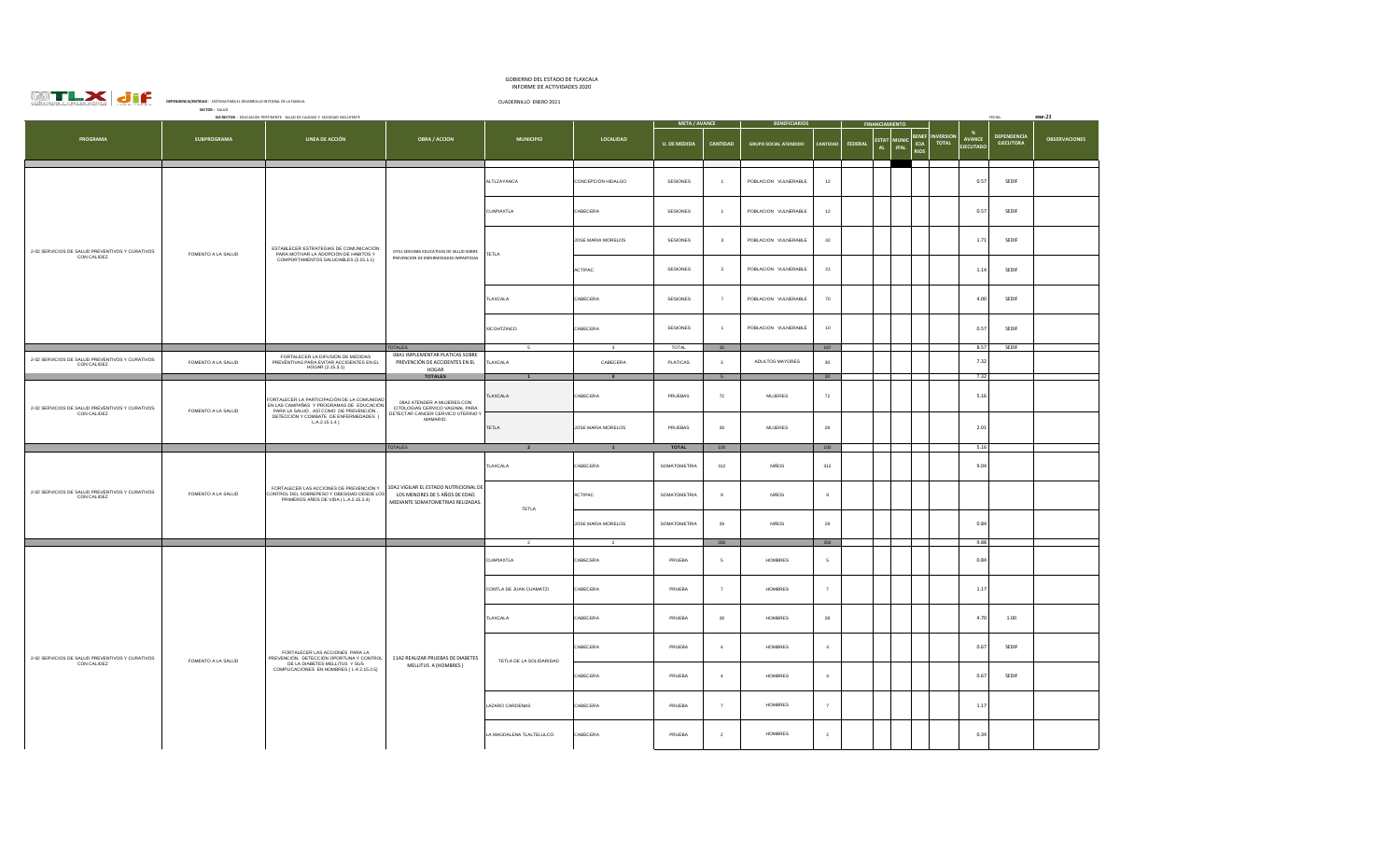|                                                                |                    | LINEA DE ACCIÓN                                                                                                                                                                      | <b>OBRA / ACCION</b>                                                                                                                   |                          | LOCALIDAD          | <b>META / AVANCE</b> |                           | <b>BENEFICIARIOS</b>         |                         |                |                                     |                                                          |                           |                                          |                                 |                      |
|----------------------------------------------------------------|--------------------|--------------------------------------------------------------------------------------------------------------------------------------------------------------------------------------|----------------------------------------------------------------------------------------------------------------------------------------|--------------------------|--------------------|----------------------|---------------------------|------------------------------|-------------------------|----------------|-------------------------------------|----------------------------------------------------------|---------------------------|------------------------------------------|---------------------------------|----------------------|
| PROGRAMA                                                       | SUBPROGRAMA        |                                                                                                                                                                                      |                                                                                                                                        | <b>MUNICIPIO</b>         |                    | <b>U. DE MEDIDA</b>  | CANTIDAD                  | <b>GRUPO SOCIAL ATENDIDO</b> | CANTIDAD                | <b>FEDERAL</b> | $\mathsf{c}$ stat $\parallel$<br>AL | <b>BENEF</b><br>MUNIC ICIA<br><b>IPAL</b><br><b>RIOS</b> | <b>INVERSION</b><br>TOTAL | $\%$<br><b>AVANCE</b><br><b>FIFCUTAD</b> | DEPENDENCIA<br><b>EJECUTORA</b> | <b>OBSERVACIONES</b> |
|                                                                |                    |                                                                                                                                                                                      |                                                                                                                                        | SANTA ISABEL XILOXOXTLA  | CABECERA           | PRUEBA               | $\ensuremath{\mathsf{3}}$ | HOMBRES                      | $\overline{\mathbf{3}}$ |                |                                     |                                                          |                           | 0.50                                     |                                 |                      |
|                                                                |                    |                                                                                                                                                                                      | TOTALES                                                                                                                                |                          |                    |                      | 60                        |                              | $48\,$                  |                |                                     |                                                          |                           | 8.05                                     |                                 |                      |
|                                                                |                    |                                                                                                                                                                                      |                                                                                                                                        | CUAPIAXTLA               | CABECERA           | PRUEBA               | 17                        | <b>MUJERES</b>               | 17                      |                |                                     |                                                          |                           | 1.23                                     | SEDIF                           |                      |
|                                                                |                    |                                                                                                                                                                                      |                                                                                                                                        | CONTLA DE JUAN CUAMATZI  | CABECERA           | PRUEBA               | $\bf8$                    | <b>MUJERES</b>               | $\boldsymbol{8}$        |                |                                     |                                                          |                           | 0.58                                     | SEDIF                           |                      |
|                                                                |                    |                                                                                                                                                                                      |                                                                                                                                        | TLAXCALA                 | CABECERA           | PRUEBA               | 54                        | <b>MUJERES</b>               | ${\bf 54}$              |                |                                     |                                                          |                           | 3.91                                     | SEDIF                           |                      |
| 2-02 SERVICIOS DE SALUD PREVENTIVOS Y CURATIVOS<br>CON CALIDEZ | FOMENTO A LA SALUD | FORTALECER LAS ACCIONES PARA LA<br>PREVENCIÓN, DETECCIÓN OPORTUNA Y CONTROL<br>DE LA DIABETES MELLITUS Y SUS<br>COMPLICACIONES EN MUJERES (LA 2.15.2.5)                              | 12A2 REALIZAR PRUEBAS DE DIABETES<br>MELLITUS A (MUJERES)                                                                              | TETLA DE LA SOLIDARIDAD  | <b>ACTIPAC</b>     | PRUEBA               | $13\,$                    | MUJERES                      | $13$                    |                |                                     |                                                          |                           | 0.94                                     | SEDIF                           |                      |
|                                                                |                    |                                                                                                                                                                                      |                                                                                                                                        |                          | JOSE MARIA MORELOS | PRUEBA               | $12\,$                    | <b>MUJERES</b>               | $12\,$                  |                |                                     |                                                          |                           | 0.87                                     |                                 |                      |
|                                                                |                    |                                                                                                                                                                                      |                                                                                                                                        | LAZARO CARDENAS          | CABECERA           | PRUEBA               | 8                         | MUJERES                      | 8                       |                |                                     |                                                          |                           | 0.58                                     |                                 |                      |
|                                                                |                    |                                                                                                                                                                                      |                                                                                                                                        | LA MAGDALENA TLALTELULCO | CABECERA           | PRUEBA               | $13\,$                    | <b>MUJERES</b>               | 13                      |                |                                     |                                                          |                           | 0.94                                     | SEDIF                           |                      |
|                                                                |                    |                                                                                                                                                                                      |                                                                                                                                        | SANTA ISABEL XILOXOXTLA  | CABECERA           | PRUEBA               | 15                        | <b>MUJERES</b>               | 15                      |                |                                     |                                                          |                           | 1.09                                     | SEDIF                           |                      |
|                                                                |                    |                                                                                                                                                                                      | <b>TOTALES</b>                                                                                                                         |                          |                    |                      | 140                       |                              | $140$                   |                |                                     |                                                          |                           | 10.14                                    |                                 |                      |
|                                                                | FOMENTO A LA SALUD |                                                                                                                                                                                      |                                                                                                                                        | CUAPIAXTLA               | CABECERA           | MEDICION             | 22                        | POBLACION VULNERABLE         | $\bf 22$                |                |                                     |                                                          |                           | 0.54                                     | SEDIF                           |                      |
|                                                                |                    | FORTALECER LAS ACCIONES PARA LA<br>PREVENCIÓN, DETECCIÓN OPORTUNA Y CONTROL<br>DE LA DIABETES MELLITUS Y SUS<br>COMPLICACIONES (LA 2.15.2.5)                                         | 13A2 FORTALECER LA PREVENCIÓN DE<br>HIPERTENSIÓN ARTERIAL MEDIANTE LA<br>TOMA DE PRESIÓN ARTERIAL A<br>POBLACIÓN VULNERABLE REALIZADA. | CONTLA DE JUAN CUAMATZI  | CABECERA           | MEDICION             | 15                        | POBLACION VULNERABLE         | $15\,$                  |                |                                     |                                                          |                           | 0.37                                     | SEDIF                           |                      |
|                                                                |                    |                                                                                                                                                                                      |                                                                                                                                        | TLAXCALA                 | CABECERA           | MEDICION             | 257                       | POBLACION VULNERABLE         | 257                     |                |                                     |                                                          |                           | 6.36                                     | SEDIF                           |                      |
| 2-02 SERVICIOS DE SALUD PREVENTIVOS Y CURATIVOS CON CALIDEZ    |                    |                                                                                                                                                                                      |                                                                                                                                        | TETLA DE LA SOLIDARIDAD  | <b>ACTIPAC</b>     | MEDICION             | 17                        | POBLACION VULNERABLE         | $17\,$                  |                |                                     |                                                          |                           | 0.42                                     | SEDIF                           |                      |
|                                                                |                    |                                                                                                                                                                                      |                                                                                                                                        |                          | JOSE MARIA MORELOS | MEDICION             | 16                        | POBLACION VULNERABLE         | 16                      |                |                                     |                                                          |                           | 0.40                                     | SEDIF                           |                      |
|                                                                |                    |                                                                                                                                                                                      |                                                                                                                                        | LAZARO CARDENAS          | CABECERA           | <b>MEDICION</b>      | 15                        | POBLACION VULNERABLE         | 15                      |                |                                     |                                                          |                           | 0.37                                     | SEDIE                           |                      |
|                                                                |                    |                                                                                                                                                                                      |                                                                                                                                        | LA MAGDALENA TLALTELULCO | CABECERA           | <b>MEDICION</b>      | 15                        | POBLACION VULNERABLE         | 15                      |                |                                     |                                                          |                           | 0.37                                     |                                 |                      |
|                                                                |                    |                                                                                                                                                                                      |                                                                                                                                        | SANTA ISABEL XILOXOXTLA  | CABECERA           | <b>MEDICION</b>      | 18                        | POBLACION VULNERABLE         | 18                      |                |                                     |                                                          |                           | 0.45                                     |                                 |                      |
|                                                                |                    |                                                                                                                                                                                      |                                                                                                                                        | $\overline{z}$           | $\overline{2}$     |                      | 375                       |                              | 342                     |                |                                     |                                                          |                           | 8.47                                     | SEDIF                           |                      |
| 2-02 SERVICIOS DE SALUD PREVENTIVOS Y CURATIVOS<br>CON CALIDEZ | OMENTO A LA SALUD  | FORTALECER EL SISTEMA DE VIGILANCIA<br>EPIDEMIOLOGICA Y CONTROL DE ENFERMEDADES<br>EPIDEMIOLOGICA Y CONTROL DE ENFERMEDADES                                                          | 14A3 FORTALECER EL SISTEMA DE<br>VIGILANCIA EPIDEMIOLOGICA CON<br>NFORMES SOBRECASOS NUEVOS DE<br><b>INFERMEDADES</b>                  | TLAXCALA                 | CABECERA           | <b>INFORMES</b>      | $\boldsymbol{4}$          |                              |                         |                |                                     |                                                          |                           | 7.69                                     | SEDIF                           |                      |
|                                                                |                    |                                                                                                                                                                                      |                                                                                                                                        |                          |                    |                      | $\,$ 4 $\,$               |                              | 4                       |                |                                     |                                                          |                           |                                          |                                 |                      |
| 2-02 SERVICIOS DE SALUD PREVENTIVOS Y CURATIVOS<br>CON CALIDEZ | FOMENTO A LA SALUD | FORTALECER LOS PROGRAMAS DE UNIDADES<br>MEDICAS MOVILES PARA AUMENTAR EL ACCESO A<br>SERVICIOS EN ZONAS RURALES PARTICULARMENT<br>EN COMUNIDADES INDIGENAS Y APARTADAS<br>(2.16.1.6) | 15A3 REALIZAR JORNADAS DE SALUD EN<br>UNIDADES MOVILES CON SERVICIOS<br>INTEGALES EN ZONAS RURALES CON ALTA<br>MARGINACIÓN             | TLAXCALA                 | CABECERA           | <b>JORNADAS</b>      | $\circ$                   | POBLACION VULNERABLE         | $\circ$                 |                |                                     |                                                          |                           | 0.00                                     | SEDIF                           |                      |
|                                                                |                    |                                                                                                                                                                                      |                                                                                                                                        | $\bullet$                | $\bullet$          |                      | $\bullet$                 |                              | $\bullet$               |                |                                     |                                                          |                           | 0.00                                     |                                 |                      |
|                                                                |                    |                                                                                                                                                                                      |                                                                                                                                        | ALTLZAYANCA              | CONCEPCIÓN HIDALGO | CONSULTAS            | 12                        | POBLACION VULNERABLE         | 12                      |                |                                     |                                                          |                           | 0.17                                     | SEDIF                           |                      |
|                                                                |                    |                                                                                                                                                                                      |                                                                                                                                        | APIZACO                  | LOMA FLORIDA       | CONSULTAS            | 15                        | POBLACION VULNERABLE         | $15\,$                  |                |                                     |                                                          |                           | 0.21                                     | SEDIF                           |                      |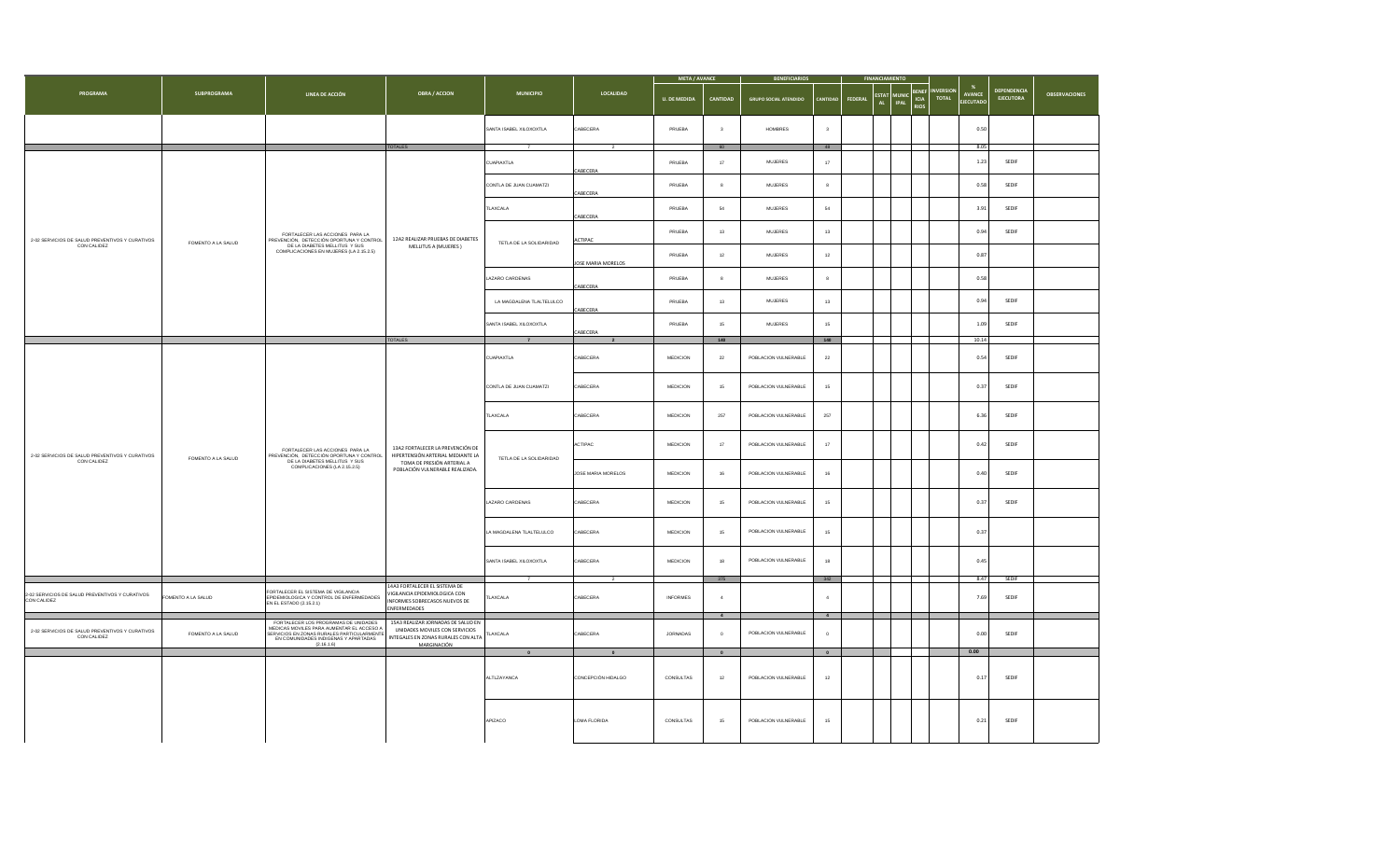|                                                                |                    |                                                                                                                                                                                                     |                                                                                              |                          |                                   | <b>META / AVANCE</b> |                | <b>BENEFICIARIOS</b>         |                |         | <b>FINANCIA</b>                                   |                                                                |                               |                                        |                      |
|----------------------------------------------------------------|--------------------|-----------------------------------------------------------------------------------------------------------------------------------------------------------------------------------------------------|----------------------------------------------------------------------------------------------|--------------------------|-----------------------------------|----------------------|----------------|------------------------------|----------------|---------|---------------------------------------------------|----------------------------------------------------------------|-------------------------------|----------------------------------------|----------------------|
| <b>PROGRAMA</b>                                                | SUBPROGRAMA        | LINEA DE ACCIÓN                                                                                                                                                                                     | <b>OBRA / ACCION</b>                                                                         | <b>MUNICIPIO</b>         | LOCALIDAD                         | <b>U. DE MEDIDA</b>  | CANTIDAD       | <b>GRUPO SOCIAL ATENDIDO</b> |                | FEDERAL | <b>ESTAT</b><br><b>MUNIC</b><br>AL<br><b>IPAL</b> | BENEF<br><b>VERSIOI</b><br><b>TOTAL</b><br>ICIA<br><b>RIOS</b> | %<br>AVANCE<br><b>ECUTADO</b> | <b>DEPENDENCIA</b><br><b>EJECUTORA</b> | <b>OBSERVACIONES</b> |
|                                                                |                    |                                                                                                                                                                                                     |                                                                                              | <b>CUAPIAXTLA</b>        | CABECERA                          | CONSULTAS            | 15             | POBLACION VULNERABLE         | 15             |         |                                                   |                                                                | 0.21                          | SEDIF                                  |                      |
| 2-02 SERVICIOS DE SALUD PREVENTIVOS Y CURATIVOS                |                    |                                                                                                                                                                                                     | 16A3 OTORGAR CONSULTA EXTERNA DE<br>MEDICINA GENERAL, ODONTOLOGÍA<br>NUTRICIÓN Y OPTOMETRIA. | MUÑOZ DE DOMINGO ARENAS  | SAN JOSE CUAMATZINCO              | CONSULTAS            | 14             | POBLACION VULNERABLE         | $^{\rm 14}$    |         |                                                   |                                                                | 0.19                          | SEDIF                                  |                      |
| CON CALIDEZ                                                    | FOMENTO A LA SALUD | ATENDER DE MANERA INTEGRAL Y COORDINADA LA SALUD DE LA POBLACIÓN USUARIA BUSCANDO<br>MINIMIZAR LA INCIDENCIA DE COMPLICACIONES<br>ATRIBUIBLES A LA ATENCIÓN TARDÍA DE<br>PADECIMIENTOS(LA 2.17.1.3) |                                                                                              |                          | ACTIPAN                           | CONSULTAS            | $30\,$         | POBLACION VULNERABLE         | $30\,$         |         |                                                   |                                                                | 0.42                          | SEDIF                                  |                      |
|                                                                |                    |                                                                                                                                                                                                     |                                                                                              | TETLA                    | <b>JOSE MARIA MORELOS</b>         | CONSULTAS            | 39             | POBLACION VULNERABLE         | 39             |         |                                                   |                                                                | 0.54                          |                                        |                      |
|                                                                |                    |                                                                                                                                                                                                     |                                                                                              | TLAXCALA                 | CABECERA                          | CONSULTAS            | 610            | POBLACION VULNERABLE         | 610            |         |                                                   |                                                                | 8.45                          | SEDIF                                  |                      |
|                                                                |                    |                                                                                                                                                                                                     |                                                                                              | LA MAGDALENA TLALTELULCO | CABECERA                          | CONSULTAS            | 15             | POBLACION VULNERABLE         | $15\,$         |         |                                                   |                                                                | 0.21                          | SEDIF                                  |                      |
|                                                                |                    |                                                                                                                                                                                                     |                                                                                              |                          | - 5                               |                      | 750            |                              | 750            |         |                                                   |                                                                |                               |                                        |                      |
|                                                                |                    |                                                                                                                                                                                                     |                                                                                              | APIZACO                  | CABECERA                          | SESIONES             |                | ADULTOS MAYORES              | 50             |         |                                                   |                                                                | 1.59                          | SEDIF                                  |                      |
|                                                                |                    |                                                                                                                                                                                                     |                                                                                              | CALPULALPAN              |                                   | SESIONES             |                | ADULTOS MAYORES              |                |         |                                                   |                                                                | 1.02                          | SEDIF                                  |                      |
|                                                                |                    |                                                                                                                                                                                                     |                                                                                              | CHIAUTEMPAN              | CABECERA                          | SESIONES             |                | ADULTOS MAYORES              | 32             |         |                                                   |                                                                | 0.73                          | SEDIF                                  |                      |
|                                                                |                    |                                                                                                                                                                                                     |                                                                                              |                          | COL. INDUSTRIAL                   | SESIONES             |                | ADULTOS MAYORES              | 23             |         |                                                   |                                                                | 0.73                          | SEDIF                                  |                      |
|                                                                |                    |                                                                                                                                                                                                     |                                                                                              |                          | <b>MUÑOZTLA</b>                   |                      |                |                              | 23             |         |                                                   |                                                                |                               |                                        |                      |
|                                                                |                    |                                                                                                                                                                                                     |                                                                                              |                          | XOCHITEOTLA                       | SESIONES             |                | ADULTOS MAYORES              | 18             |         |                                                   |                                                                | 0.57                          | SEDIF                                  |                      |
|                                                                |                    |                                                                                                                                                                                                     |                                                                                              |                          | TLALCUAPAN                        | SESIONES             |                | ADULTOS MAYORES              | $20\,$         |         |                                                   |                                                                | 0.64                          | SEDIF                                  |                      |
|                                                                |                    |                                                                                                                                                                                                     |                                                                                              | CONTLA DE JUAN CUAMATZI  | CUARTA SECCIÓN                    | SESIONES             | $\overline{A}$ | ADULTOS MAYORES              | 12             |         |                                                   |                                                                | 0.38                          | SEDIF                                  |                      |
|                                                                |                    |                                                                                                                                                                                                     |                                                                                              |                          | 2DA SECCIÓN                       | SESIONES             |                | ADULTOS MAYORES              | 6              |         |                                                   |                                                                | 0.19                          | SEDIF                                  |                      |
|                                                                |                    |                                                                                                                                                                                                     |                                                                                              |                          |                                   | SESIONES             |                | ADULTOS MAYORES              |                |         |                                                   |                                                                | 1.24                          | SEDIF                                  |                      |
|                                                                |                    |                                                                                                                                                                                                     |                                                                                              | TEPETITLA DE LARDIZABAL  | CABECERA                          | SESIONES             |                | ADULTOS MAYORES              | 39             |         |                                                   |                                                                | 0.96                          | SEDIF                                  |                      |
|                                                                |                    |                                                                                                                                                                                                     |                                                                                              |                          | VILLA ALTA                        | SESIONES             |                | ADULTOS MAYORES              | 30             |         |                                                   |                                                                | 0.67                          | SEDIF                                  |                      |
|                                                                |                    |                                                                                                                                                                                                     |                                                                                              |                          | SAN MATEO                         |                      | $\overline{A}$ |                              | 21             |         |                                                   |                                                                |                               |                                        |                      |
|                                                                |                    |                                                                                                                                                                                                     |                                                                                              | TENANCINGO               | CABECERA                          | SESIONES             | $\mathbf{A}$   | ADULTOS MAYORES              | 10             |         |                                                   |                                                                | 0.32                          | SEDIF                                  |                      |
|                                                                |                    |                                                                                                                                                                                                     |                                                                                              | TETLA DE LA SOLIDARIDAD  | CABECERA                          | SESIONES             |                | ADULTOS MAYORES              | 30             |         |                                                   |                                                                | 0.96                          | SEDIF                                  |                      |
| 2-02 SERVICIOS DE SALUD PREVENTIVOS Y CURATIVOS<br>CON CALIDEZ | FOMENTO A LA SALUD | FORTALECER LOS PROGRAMAS DE ATENCIÓN<br>INTEGRAL A LA SALUD DEL ADULTO MAYOR CON ESQUEMAS DE ACTIVACIÓN FÍSICA E INTEGRACIÓN                                                                        |                                                                                              |                          | SAN GABRIEL                       | SESIONES             |                | ADULTOS MAYORES              | $10-10$        |         |                                                   |                                                                | 0.32                          | SEDIF                                  |                      |
|                                                                |                    | SOCIAL (LA 2.18.3.4)                                                                                                                                                                                |                                                                                              | TLAXCALA                 | COL ADOLFO LOPEZ<br><b>MATEOS</b> | SESIONES             |                | ADULTOS MAYORES              | $20\degree$    |         |                                                   |                                                                | 0.64                          | SEDIF                                  |                      |
|                                                                |                    |                                                                                                                                                                                                     |                                                                                              |                          | SAN GABRIEL CUAHUTLA              | SESIONES             |                | ADULTOS MAYORES              | $\overline{7}$ |         |                                                   |                                                                | 0.22                          | SEDIF                                  |                      |
|                                                                |                    |                                                                                                                                                                                                     |                                                                                              |                          | SAN HIPOLITO CHIMALPA             | SESIONES             |                | ADULTOS MAYORES              | 10             |         |                                                   |                                                                | 0.32                          | SEDIF                                  |                      |